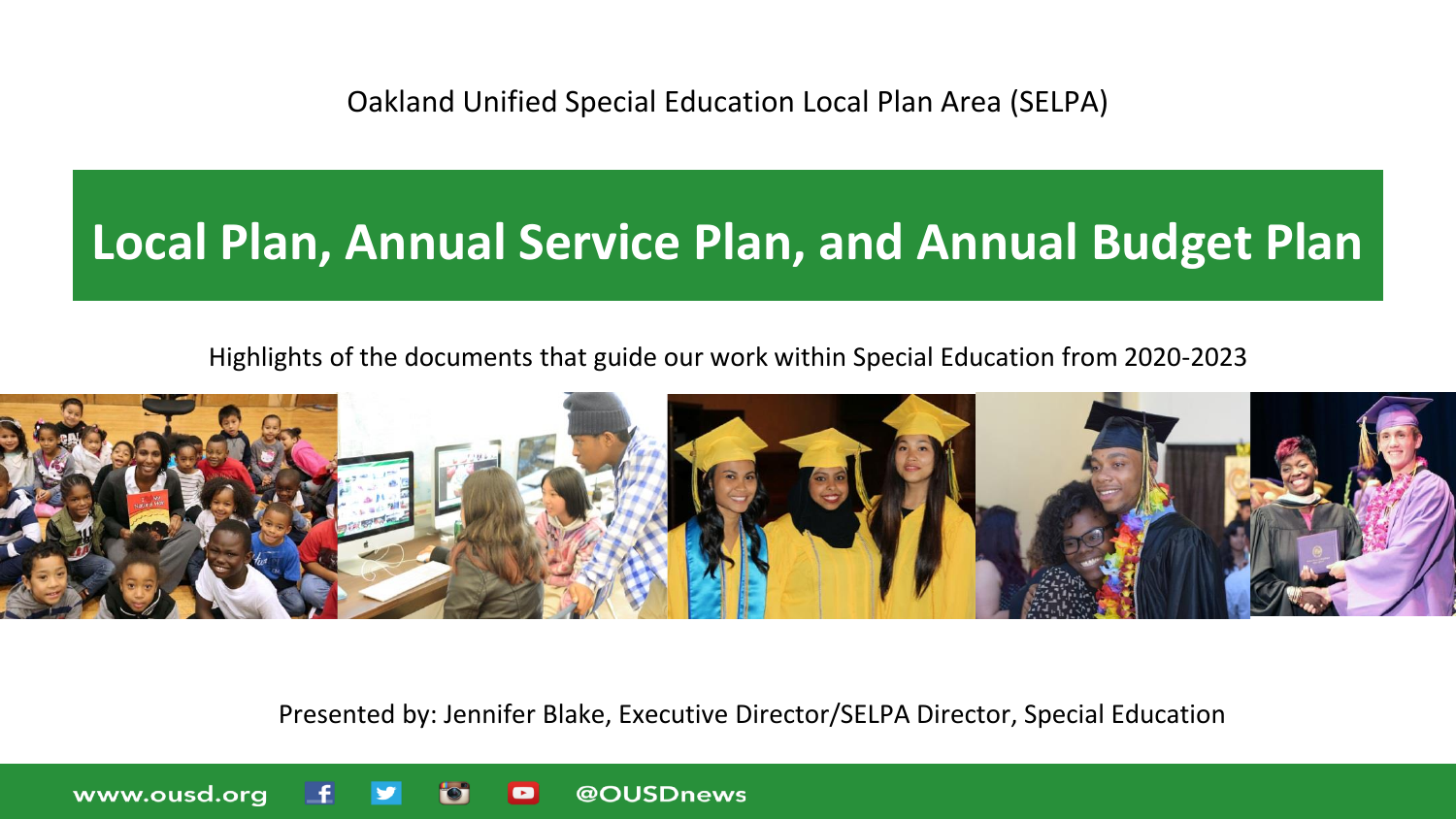

### What is the Local Plan?

www.ousd.org

- The Local Plan is a CDE-required document that describes the governance, policy, structure, and services provided by Oakland Unified School District's SELPA.
- **The Plan contains sections specific to:** 
	- Governance and Administration
	- Required Policies

@OUSDnews

 $\blacksquare$ 

- Regionalized Operations
- Services within the SELPA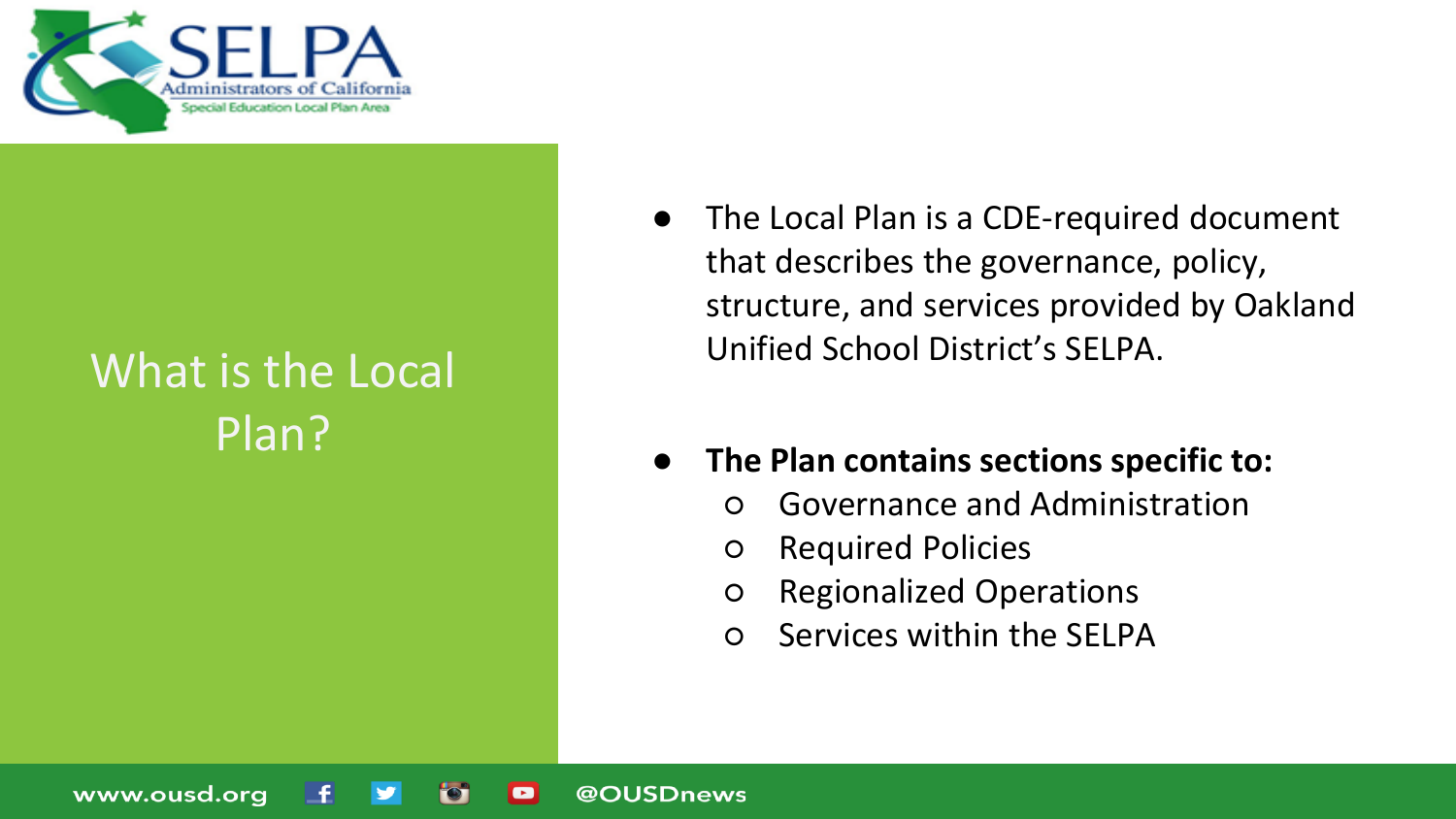# What is the Local

The Local Plan must be completed once every three years (or earlier, if substantive changes become necessary). The Local Plan informs the Annual Service and Budget Plans, which are due annually prior to June 30.



www.ousd.org

 $\blacksquare$ 

@OUSDnews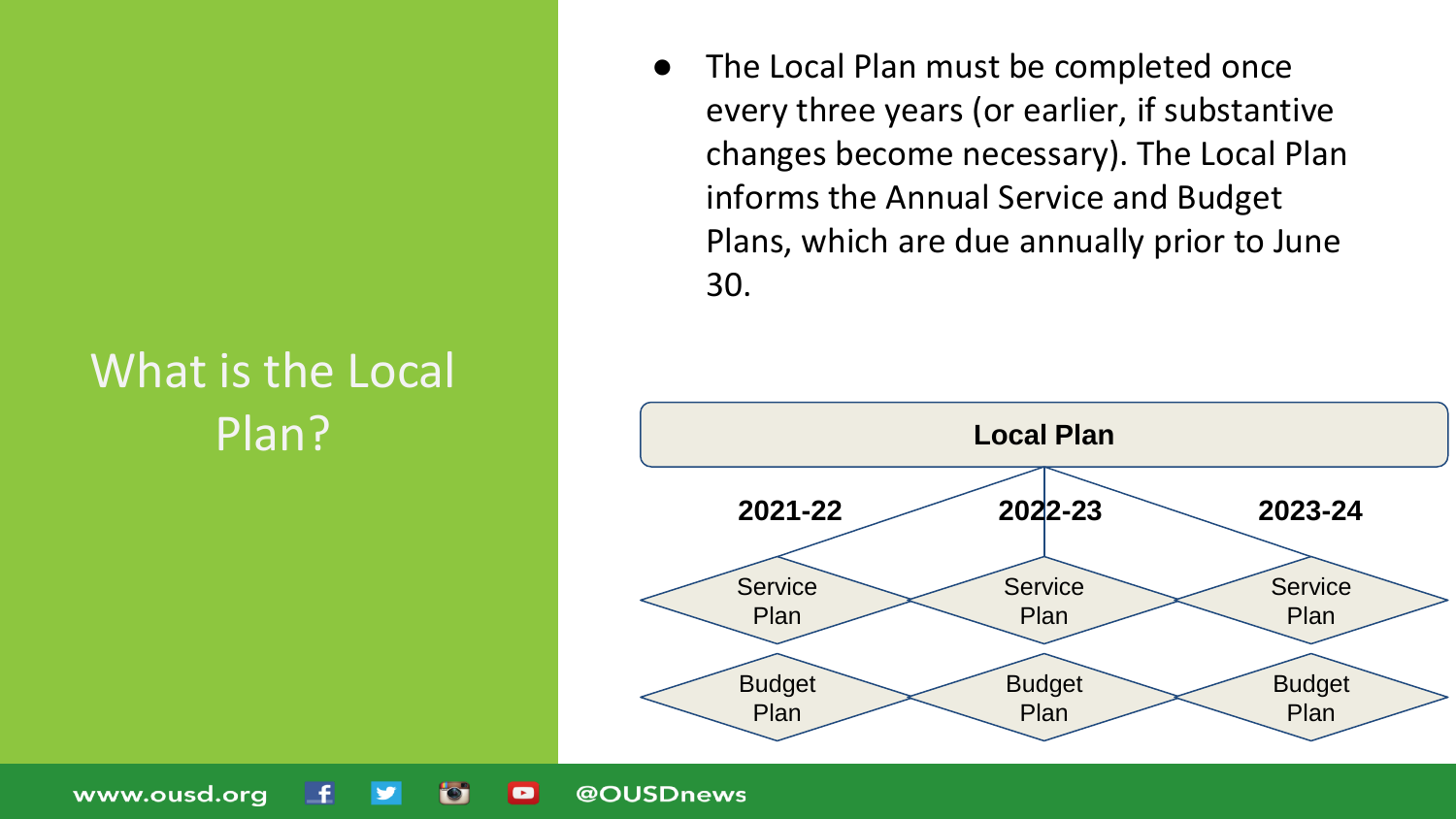### Changes to the Local Plan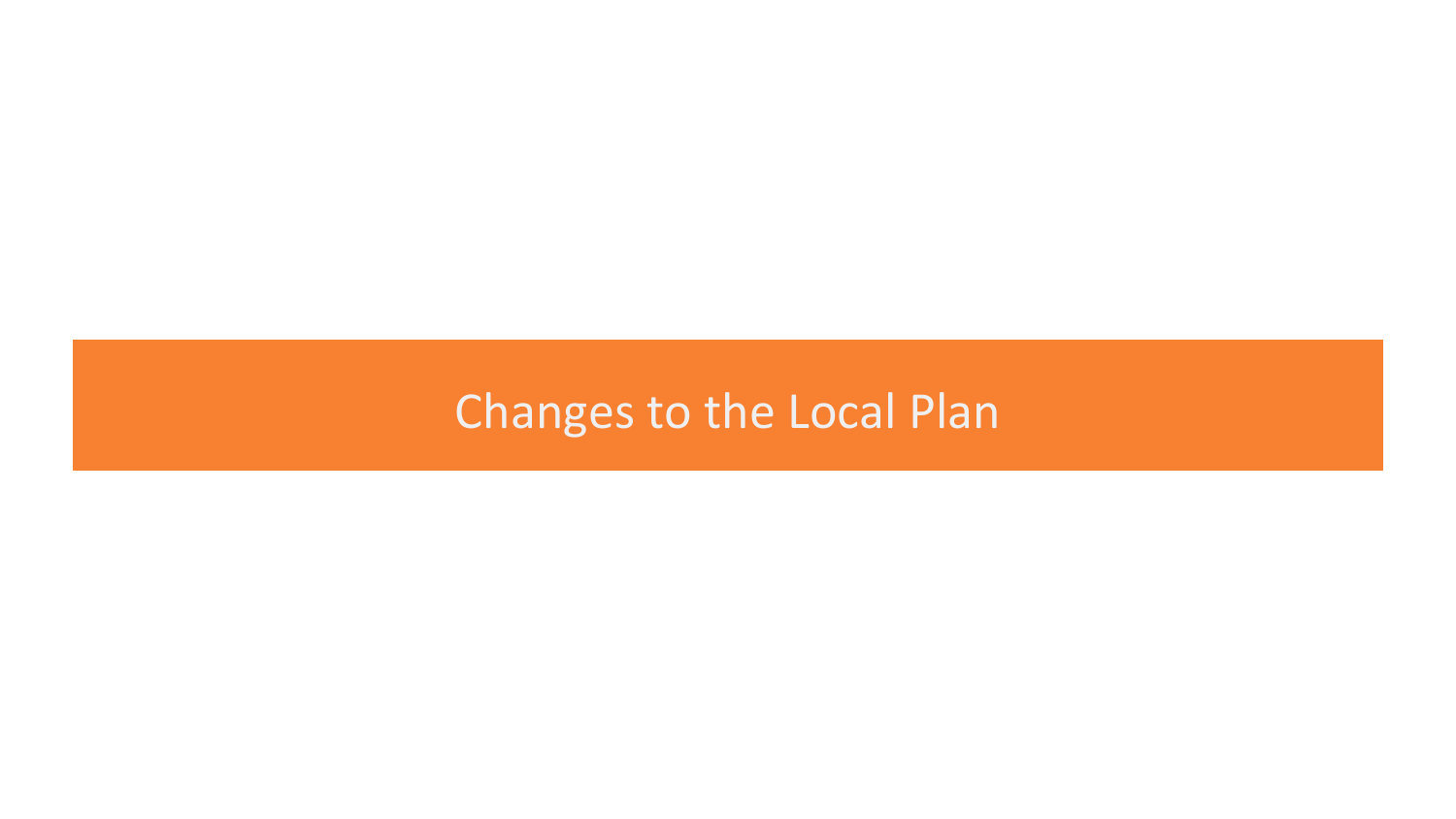### What's Different This Year...

www.ousd.org

 $\rightarrow$  New resolutions are required specific to infant to school-aged transition, students placed in private schools, nonpublic schools and the LRE, and addressing disproportionality.

 $\rightarrow$  We must address and describe the supports we provide to transition-aged youth, including career and college readiness services.

 $\rightarrow$  The Local Plan highlights our services for students who are foster youths or who temporarily reside in hospital settings.

@OUSDnews

 $\blacksquare$ 

 $\rightarrow$  Districts must indicate their plan to identify and serve eligible adults in the county jail system.